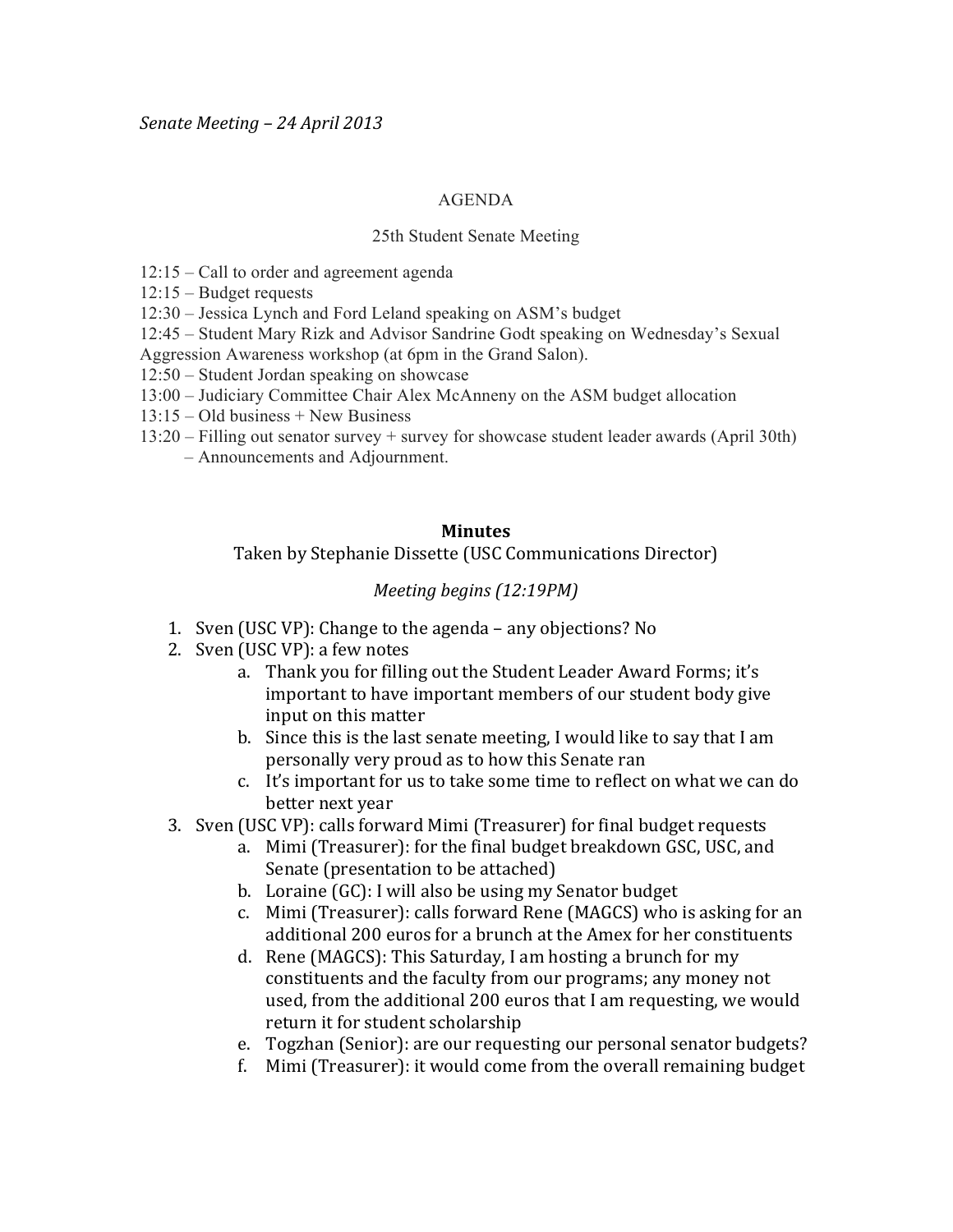- g. Elisabeth (Psych): I emailed you last week to tell you that I need my Senator budget – I never heard back...
- h. Mimi (Treasurer): I must have not gotten it... but it's not a problem
- i. Amy (MIN/MAIA): I have my money set aside for the conference, but my name isn't listed in your presentation – I'm not sure that got placed correctly.
- j. Carol (Visiting): I am also confused because I used my senator budget...
- k. Mimi (Treasurer): There must be a problem.
- l. Laura (ICP): I used mine too it's not up there.
- m. Mimi (Treasurer): I can probably fund this from our executive budget
- n. Rene (MAGCS): so are we done here?
- o. Mimi (Treasurer): yes.
- p. Rene (MAGCS): Thank you.
- q. Mimi (Treasurer): This is the final club's budget presentation to be attached;
- r. Mimi (Treasurer): There is a budget request for the Test Preparation club; it's to prepare for the GMATs, LSATs, etc. They are receiving a deal from the textbook company; if you do allocate the 2000 euros, there is still money left over for scholarships
- s. Monica: we have been talking to students about grad school, and discovered that AUP doesn't have a way to help prepare for these grad school tests; we would like to have 15-20 students, with a teacher that would come twice a week in the summer to AUP to help prepare for these exams
- t. Sebastien: The 2000 would be a start for summer, hopefully it would continue in the fall; it's a project we would like AUP to continue; apparently AUP did this in the past, but it didn't succeed; as a student club, we think it's a long term investment
- u. Clotilde: we realized there was an actual demand on campus for this: for the summer we have already nine students interested;
- v. Sebastien: Test prep is really required for tests like the GRE it's expensive as an individual; the idea of a group prep is much better
- w. Monica: normally the cost is  $1,200$  euros individually; with this budget and more students, the cost will go down
- x. Laura (ICP): I would like to move to accept this budget
- y. Darcee (MPL/MPPA): seconds
- z. Togzhan (Senior): so the price per student involves hiring the professional teacher?
- aa. Sebastien: yes, and books, slides, a mock test
- bb. Togzhan (Senior): that would be over the summer?
- cc. Clotilde: we want to have a one-month intensive over the summer, and then two months in the fall – continuing
- dd. Sebastien: the more students that sign up the better; but we want a max of 15 students: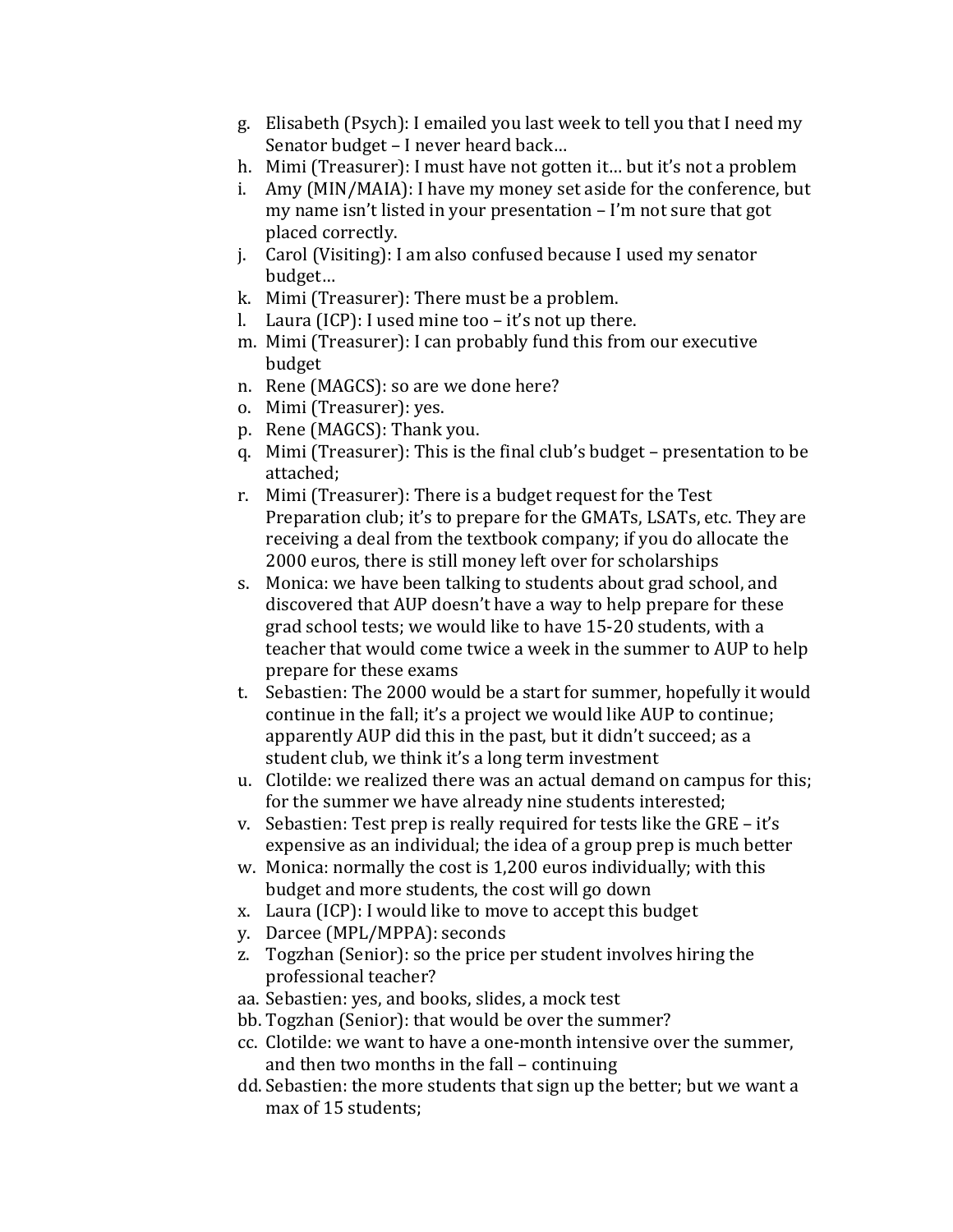- ee. Togzhan (Senior): have you talked to Danielle Savage?
- ff. Clotilde: yes, she, Stephan Saywer, and more professors are already supporting us
- gg. Max (Econ): you already know who will teach the courses?
- hh. Sebastien: we are in contact with the center that offers these courses; we met with someone there, but we don't know yet who will help
- ii. Clotilde: we looked at different businesses and this was the most flexible and best
- j. Ryan (MCT): are you splitting up the prep for these tests, because they are three different tests... would you make all students sit through all of them?
- kk. Sebastien: no, we can schedule it as we please
- ll. Clotilde: there is already a schedule we have in mind, depending on what students are looking for
- mm. Laura (ICP): move to previous question
- nn. Budget accepted unanimously
- oo. Mimi (Treasurer): Also for the ASM budget, I spoke with Jessica (see presentation);
- pp. Max (Econ): can I just ask in general, where did the money come from that was reabsorbed from clubs? Do you have a more specific breakdown?
- qq. Mimi (Treasurer): yes, from the last presentation I had a slide that specifically broke it down – it's essentially unused funds from budget requests; there's a lot left over because it wasn't used; for now there is the ASM budget to be determined for next year
- 4. Mimi (Treasurer): invites Jessica (ASM)
	- a. Jessica (ASM): last time, we left of with a proposal for 25,000 euros for ASM next year;
	- b. Sven (USC VP): point of information, Alex (JCC) will present that part later on
	- c. Max (Econ): moves to accepts
	- d. Darcee (MPL/MPPA): seconds
	- e. Laura (ICP): objects
	- f. All those in favor of considering Max's motion?
	- g. Majority approved; motion considered.
	- h. Laura (ICP): I just feel like 25000 is an awful lot of money when you have the opportunity to come back here and request it; that money could go to other clubs – testing, wine society, MUN clubs; I just think that if we start out with a bit less, like 20,000 a year, that's enough for a start; they could come back and request more; I think  $25000$  is too much;
	- i. Maritza (Art History): I just want to point out that some of the clubs just mentioned gave a lot of that funding back; this club has been very detailed in their request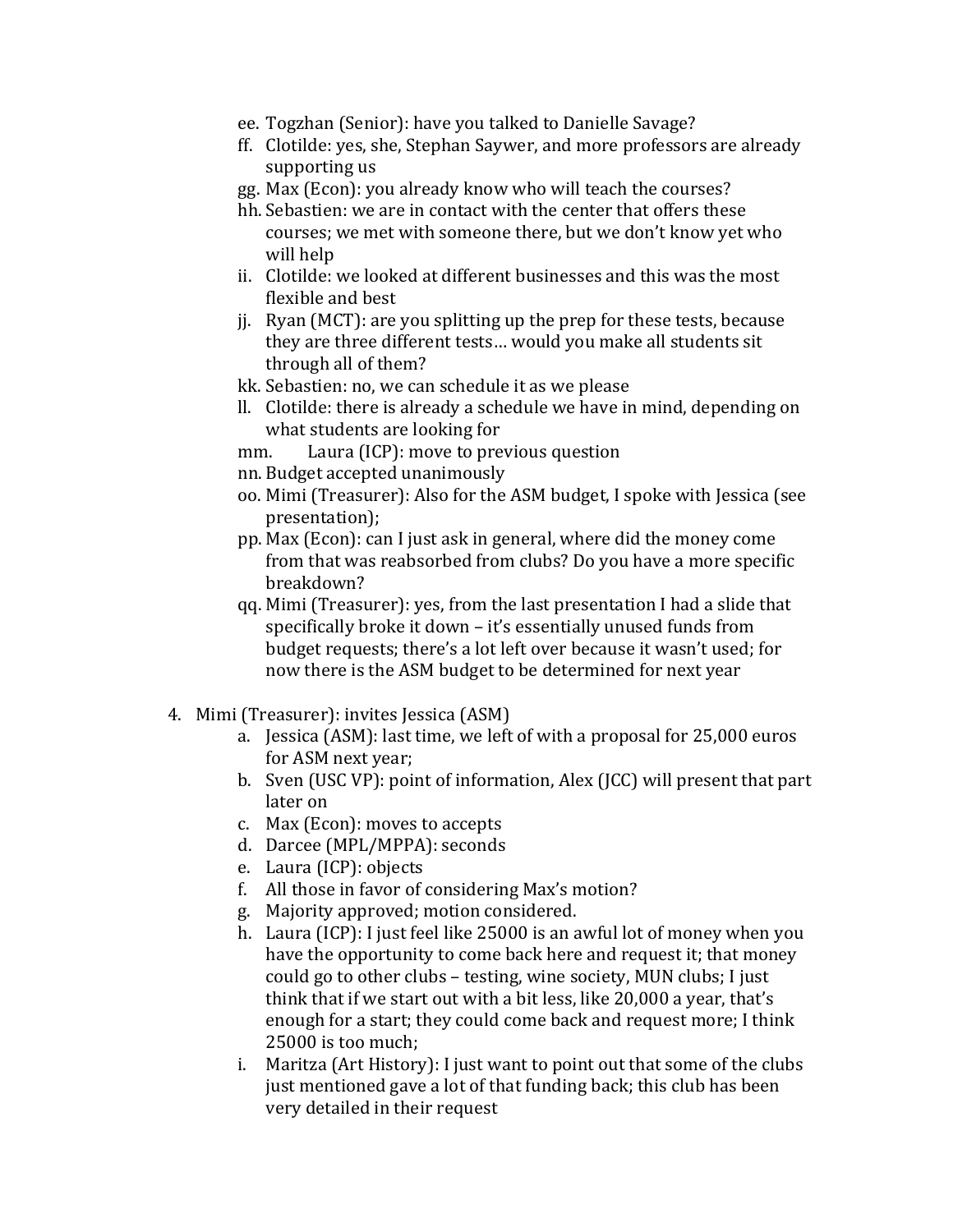- j. Stephanie (IBA):  $25000$  is reasonable, it's a huge reduction from 40000
- k. Darcee (MPL/MPPA): I have a suggestion brought up by Dave (GSC) VP); what if ASM had a representative come to more senate meetings throughout the semester so that senate feels more comfortable with the budget we pre-allocate;
- l. Dave (GSC VP): invites Alex (JCC) to speak; sponsored? yes.
- m. Alex (JCC): Senate has the power to request that someone comes regularly; it could be a part of the contract
- n. Loraine (GC): you have two executive members of ASM in Senate meetings each week; we are here if you have questions
- o. Laura (ICP): I just think that while it is true that clubs have given back money; ASM also gave back money; and that the budget should get approved by next year's senate – not us; they have the right to allocate money;
- p. Maritza (Art History): the thin about ASM this year is that it has been a really transitional year; we have had professors coming in to help; Last year, we had to get more computers; this year we are hoping to include more media; next year's editor and chief of the Planet will be able to print more because of progress we've made this year. We know where this money will be going.
- q. Stephanie (IBA): this is a club that is well organized; I know they will spend the money wisely; I think we should put a motion out; I would like to move to previous question.
- r. Sven (USC VP): all those in favor of accepting this budget, please raise your hands
- s. That is a clear majority; budget approved.
- 5. Mimi (Treasurer): there is one more request out of next year's budget for ASA
	- a. Mimi (Treasurer): we never came back to request more, you did approve a budget for him already;
	- b. Mimi (Treasurer): Michael is here to request money he did not spend back
	- c. Michael (ASA): My club is AUP student agencies; we are offering different services including a laundry service; basically, when I came to you at the beginning of the semester I requested two different budgets; The initial request was 1200, we only spent 800;
	- d. Michael (ASA): the second request was deferred until we got everything worked out legally; now I know ever better what we need
	- e. Michael (ASA): we are asking this to go out of next semester's budget; we meant with the finance department of AUP; there is only one last part to smooth out – I am meeting with a lawyer later this afternoon to work that out; it's a conditional request, meaning if the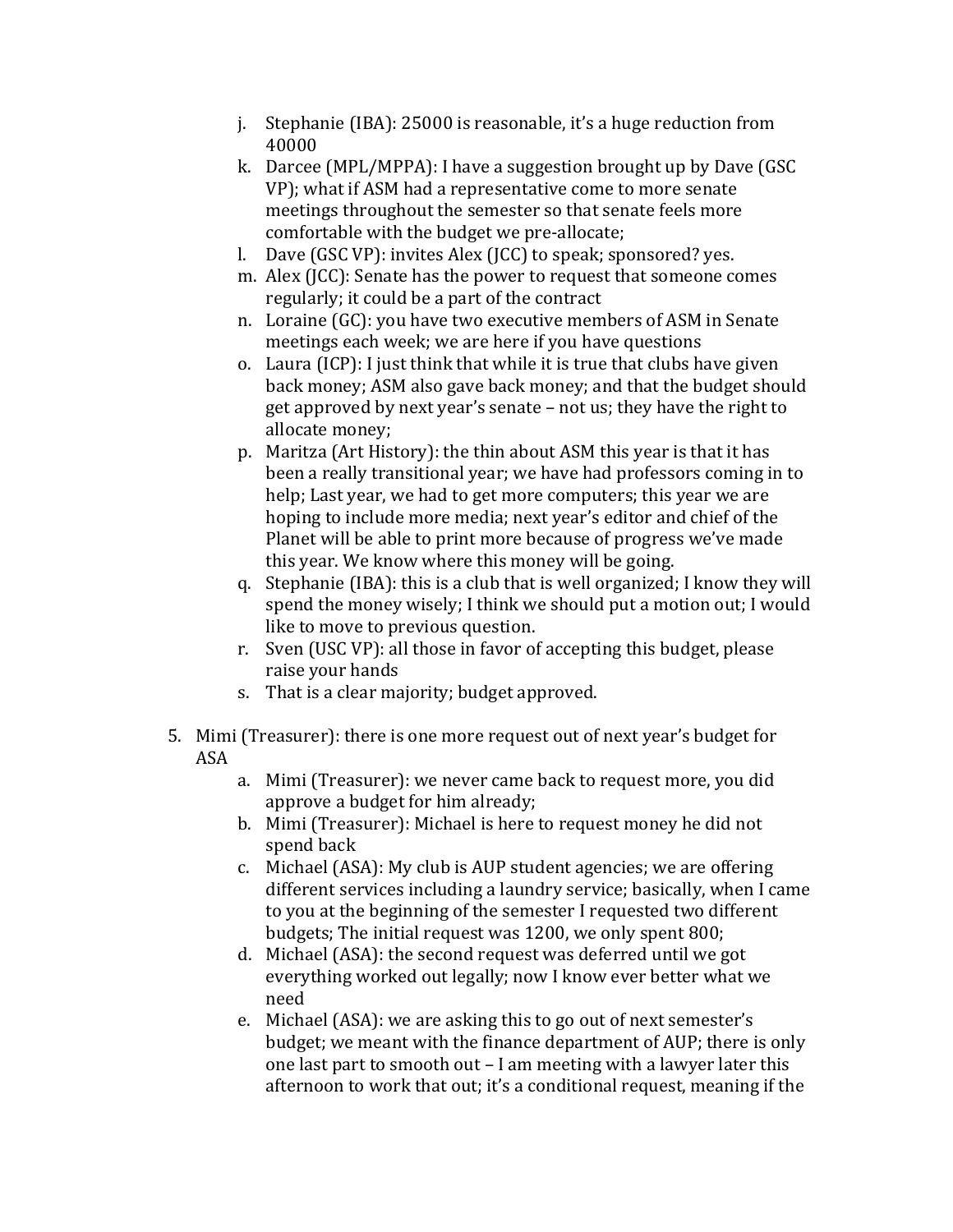project gets approved, I get the funds – if the budget is not approved by the administration, we will not touch it

- f. Loraine  $(GC)$ : this is something that will be passed on, right?
- g. Michael (ASA): one of my objectives for this business is to make sure it is sustainable; even after I leave next year, I hope this will continue on; this is like seed money for a company – the iPad thing is a cash register system;
- h. Stephanie (IBA): instead of passing down an iPad, how about an excel spread sheet...?
- i. Michael (ASA): because it's a program it's an actual register. We plan to sell at orientation; we need a full cash register system to record things properly; it's a one-time purchase, and it's the full program
- j. Loraine  $(GC)$ : since you are talking about one-time; why buy an iPad for semi-regular use?
- k. Michael (ASA): it would be worth the cost within a year of use
- l. Nour (Sophomore): surely there must be a less-expensive version not made by Apple
- m. Michael (ASA): it's a French program, not an actual iPad a program; I need to be efficient we need a system;
- n. Mimi (Treasurer): you can take an item off the budget.
- o. Laura (ICP): I would like to move to accept budget
- p. Darcee (MPL/MPPA): seconded
- q. Laura (ICP): I just want to comment that I think students are worried, but the Finance department is behind them, we should support clubs
- r. Alex (Film): move to previous question
- s. Budget approved by majority
- 6. Nour (Sophomore): I think that we ought to bring ASM and SGA together to  $\overline{a}$ move for the ASM to bring a bi-monthly person to meetings
	- a. Togzhan (Senior): sponsors Ford (ASM) to respond
	- b. Ford (ASM): there are only a few select members that could represent ASM as a whole; and these are members of the executive board – that's difficult to ask for, they are very busy members; I don't know that would be necessary – not to oppose developing a relationship;
	- c. Sven (USC VP): this needs to be brought up in old/new business
- 7. Sven (USC VP): invites Mary Risk
	- a. Mary (SAAC): tonight at 6PM, in the Grand Salon; the Sexual Aggression Awareness committee will be holding an open meeting to help build a community around this issue; I hope to see some of you tonight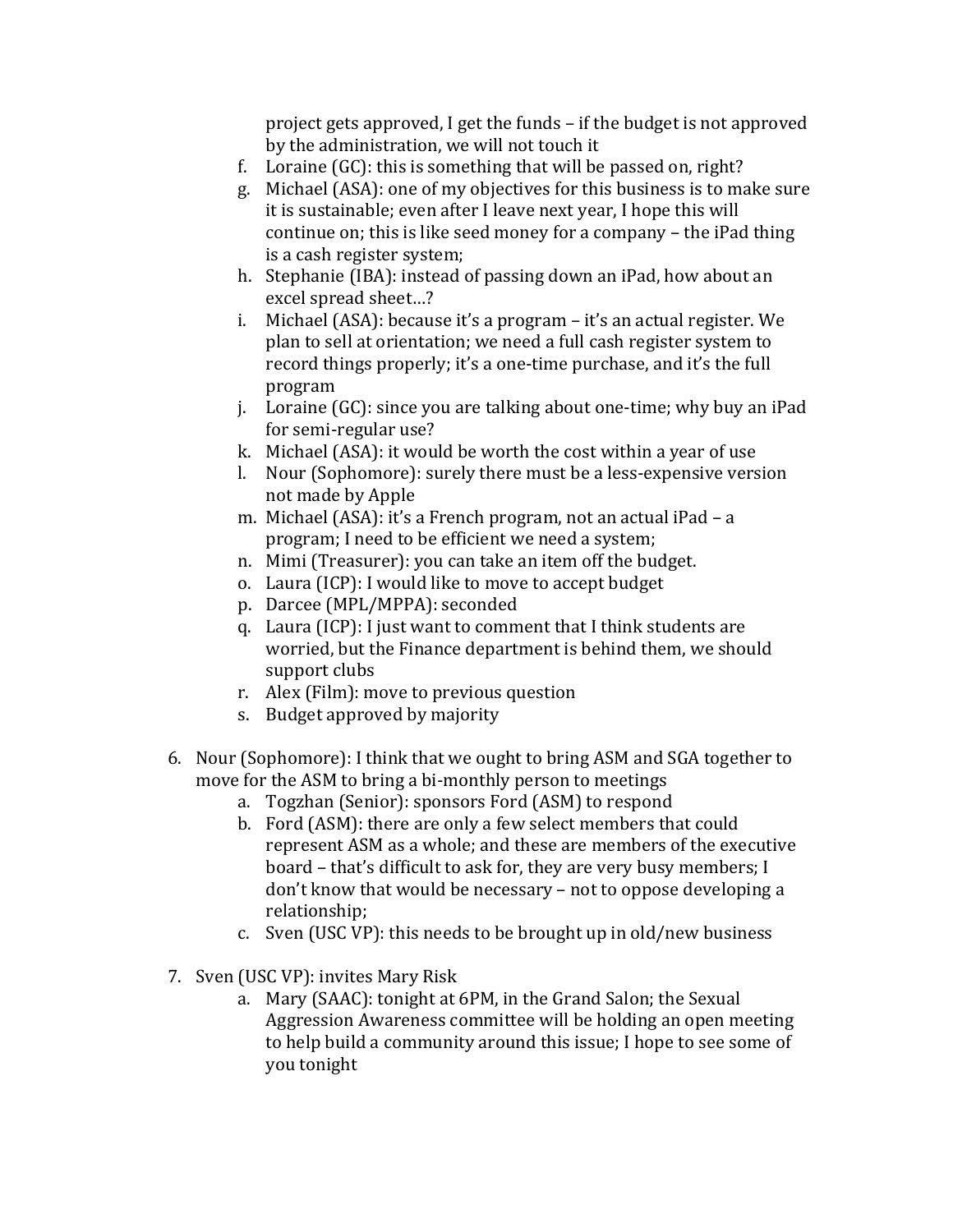- 8. Sven (USC VP): calls forward Jordan (AMP)
	- a. Jordan (AMP): Tuesday, 6:30PM is the Showcase; there are refreshments; a clubs expo; a talent show; I am asking for you all to attend, and please spread the word to your constituency
	- b. Jordan (AMP): the achievement awards you are voting on now are also a part of this; it's for the whole student body; thanks!
- 9. Alex (JCC): called forward to present for the ASM allocation next year
	- a. Alex (JCC): you have already offered the budget; now it's about how to legally bind it
	- b. Alex (JCC): this year was a trial period how do you want to go forward; a trial period wouldn't be a bad idea; you need to motion on what is the best idea; there is a current contract – should we keep it, essentially, and just adjust it for next year?
	- c. Alex (JCC): we would have everyone necessary sign it to make it legally binding
	- d. Darcee (MPL/MPPA): I would like to move to keep ASM on a yearly contract; depending on each year, things change; for now, instead of locking us in to 25000 for every year, it would be nice to allow
	- e. Laura (ICP): seconds
	- f. Alex (JCC): can you clarify Darcee (MPL/MPPA)
	- g. Darcee (MPL/MPPA): the contract should be re-evaluated vearly and renegotiated
	- h. Laura (ICP): I think we need to renew every year, things will change; the transfer into a new building may affect this; what would be the deadline to sign this? With the Judiciary committee?
	- i. Alex (JCC): it would be a process; we'd need Neil Gordon, Marc Montheard, Sven (USC VP) and Patrick (USC President)…
	- j. Laura (ICP): move to previous question
	- k. Sven (USC VP): all those in favor...
	- l. Motion approved unanimously

# 10. Old/New Business

- a. Loraine (GC): we're at the end right? Okay. In Combes today there are two events:
	- i. The first is hosted by Loraine  $(GC)$  and the 7eme Communicating Via Social Media – a panel with four guest speakers, including two famous Parisian bloggers; 6:30PM in  $C-31$
	- ii. At 7PM, C-12; IBC rep is talking about multicultural global communications; and we'll have food; jump from event to event!
- b. Laura (ICP): I wanted to thank everyone who came to the Former French President event; on Friday there is another event – involving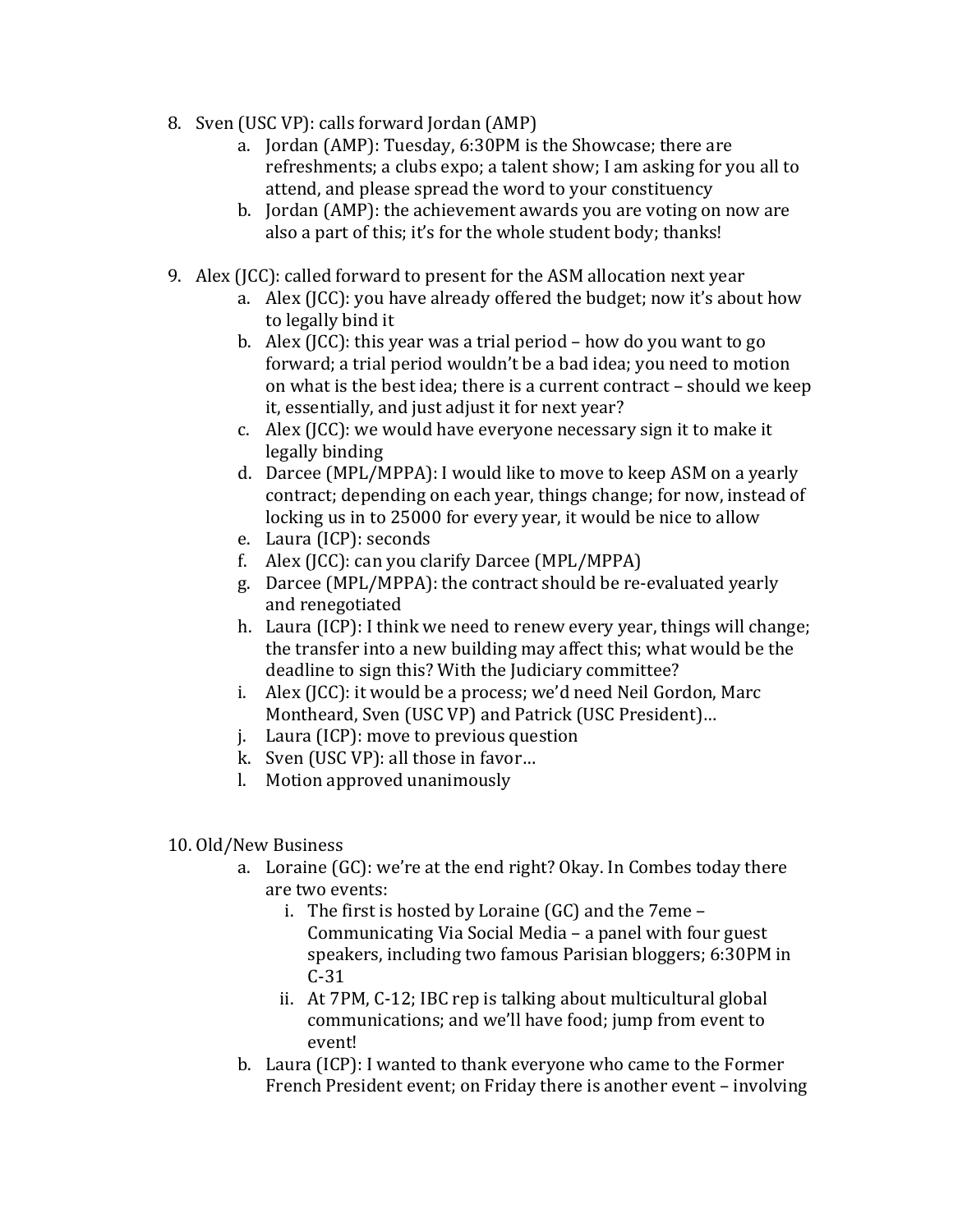a Bosnian Politician; three students will present too – our end of the year papers and taking questions; Friday 5PM in the Grand Salon

c. Jay (Freshman): so my plan for the AUP Flee Market is coming to life; May 4<sup>th</sup> and May 9<sup>th</sup> in Grand Salon 12PM-5PM; I will send out more info soon; is there anyone who would like to be a coteammate...? Preferably a grad student...

i. Amy (MIN/MAIA) and Ryan (MCT) offer to help

- d. Nour (Sophomore): I move to suggest that ASM is fomally asked to send a bi-monthly representative to meetings next semester
	- i. Alex (Film): seconds
	- ii. Jay (Freshman): agrees
	- iii. Stephanie (IBA): sponsored Jess Lynch
	- iv. Jess (ASM): the proposal from last April specifically says that the budget for ASM is autonomous; I agree leadership can change every year; it's great to keep up communications; the purpose though was to keep things autonomous, and this would defeat that purpose
	- v. Max (Econ): I don't think it's necessary to ask ASM to come in for regular meetings; why would we invite them if we don't talk about them all the time in general; we can always invite them to specific meetings if we have a problem;
	- vi. Maritza (Art History): if anyone were to come twice a month we wouldn't have that much to say – it's more about when our publications come out; it wouldn't be particularly interesting
	- vii. Laura (ICP): I think that they need to send someone at least once every two weeks to show a run-down of the their finances; I remember that numbers don't always match up; even if they can't come; maybe they can just send a budget; sponsors Alex (JCC)
	- viii. Alex (JCC): it is stipulated in the current contract that you can ask them to come and present their budget:
		- ix. Jay (Freshman): I don't think it necessarily has to be every two weeks or month for that matter; but there is confusion and debate over this particular budget; inviting them to come fill us in more regularly it would help; it's not that we aren't trusting ASM, it would just facilitate communication
		- x. Nour (Sophomore): I think that it's obvious that while things are autonomous, things are still unclear; we need to grow together;
		- xi. Stephanie (IBA): because ASM is an annual contract, coming that regularly is unnecessary; coming twice in a year, at the end of each semester is plenty; we can renegotiate every year;
	- xii. Dave (GSC VP): that is already required
	- xiii. Sven (USC VP): we need to make a motion
	- $xiv.$  Laura (ICP): move to the previous question
	- xv. Motion fails by minority vote